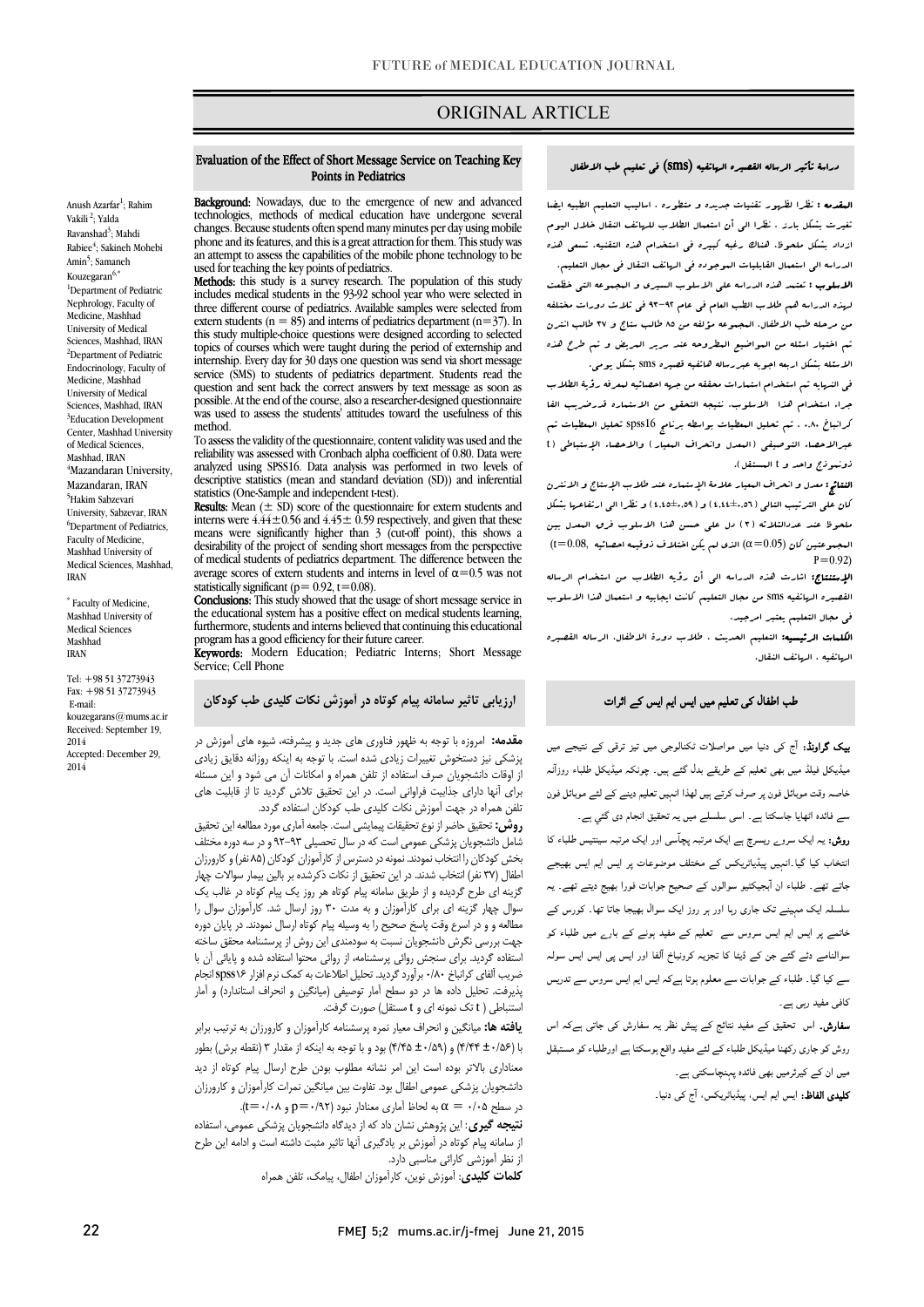### INTRODUCTION

Education is an important part of the medical profession and plays a key role in promoting public health; therefore, allencompassing attention is needed. Nowadays, use of traditional methods of teaching are not able to respond the current needs of medical students, so for planning for students to keep pace with the rapidly changing healthcare environment around them, educators of medical students must continuously evaluate and revise education curricula, approaches, and programs used to educate new and practicing physicians and improve the level of their learning. Third wave civilization requires powerful tool to be timely, cost-effective, fast and safe for increasing the knowledge of people (1).

Due to the emergence of new and advanced technologies, methods of medical education have taken significant changes. In recent years, the arena of medical education and learning has undergone fundamental changes with the arrival of information technology.

Although the present areas of teaching and learning were changed a little comparing to other categories from more than two thousand years ago up to now, but today this issue has rapid developments with the help of information technology (2, 3). Mobile phone technology as one of the aspects of the new communication technologies has made its way in the field of education and it was proposed as a mobilebased education. The mobile phone as a communication and information tool could change the traditional methods of verbal education and offers a new definition for learning, as well as providing the areas of learning for students at home, work, travel and eliminated many limitations and solved inefficiencies.

Since 2007, in some countries such as the Great Britain, Sweden and Italy, mobile-based education system has been officially implemented and this system covered 16 to 24 aged students who were deprived of education. This method of learning due to its special features such as transmission technology, miniature, and accumulation and receives; display and control, flexibility of time and place, and decentralization can play a significant role in education (3). Mobile learning (cell phone) is an extended branch of electronic learning (E-learning) which is compared to other types of E-learning provides easier access to learning content for students and learners (4). Mobile learning opens a new horizon to the formal and informal education. These tools can cross the boundaries of time and place and they are able to create educational events in accordance with the level of understanding of individuals, as well as providing access to the resources in each geographical location (5).

Short message or text messaging is the most important element of mobile communication. This technology provides the process of sending bilateral short messages with limited length between the sender and the recipient. Combining this technology with a computer system and creating short message allows individual to send a set of message (s) to a group of users (6).

Students often spend many minutes per day using mobile phone and its features, and this is a great attraction for them.

 According to previous studies, few researches have done regarding training via cell phone in medical school; therefore, in this study, researchers were trying to assess the students of pediatrics department. capabilities of the mobile phone in order to train medical

 One of the topics highlighted in pediatrics is teaching key points of pediatrics which is usually the most important chapters of the course is taught to students during the the practical issues and their importance are not fully specified in chapters for them and this is one of the main reason of their weakness in testing and clinical approach. Thus in this study we were trying to take advantage of new teach key points of Pediatrics. period, But sometimes students assert that key points and educational methods to use the capacities of cell phones to

 The overall objective of the present study is to assess the impact of sending text message on training of pediatrics students.

#### METHODS

 This study is a survey research. The research population was comprised of medical students in academic year of 2013- 2014 at Mashhad University of Medical Science and in three approved by ethical committee of Mashhad University of Medical Science (Ethical code: 910439). Sample includes extern students ( $n = 85$ ) and interns ( $n = 37$ ) of pediatrics department. The research was done after two month from beginning of the course in pediatric department. At the beginning of this study, the professors were asked to design a multiple choice question with its explanatory answer for all students (extern and intern) according to selected topics of courses which were taught during the period of externship different sections of pediatrics department. This study was beginning of the course in pediatric department. At the and internship.

 Subsequently, every day for 30 days, one text message in the form of multiple-choice question was sent for each extern student and intern. After reading the questions, students were to send the correct answers by text message. Because point was calculated for it, there was no need to control the students on the way they answered. In this respect, it was possible that the students answer the questions by not only using their own knowledge but also looking over books or information with their peers, or even exenange their<br>information with upper- year students. This was done to increase the cooperation of students, as the main and ultimate purpose of this test was learning not evaluation of students' knowledge. this test has only an educational and learning aspect and no consultation with their peers, or even exchange their

essential explanation and educational points were sent back to them and thus the required feedback was provided to them. In addition, at the end of the survey correct responses were collected and processed through the system and final After students send their answers, the correct answer with feedback was given to the students.

 To prevent technical problems in sending long messages, we tried to send summarized responses as much as possible. For this purpose, the maximum size of the delivered response was determined to be four short messages.

To evaluate students' attitudes toward the impact of sending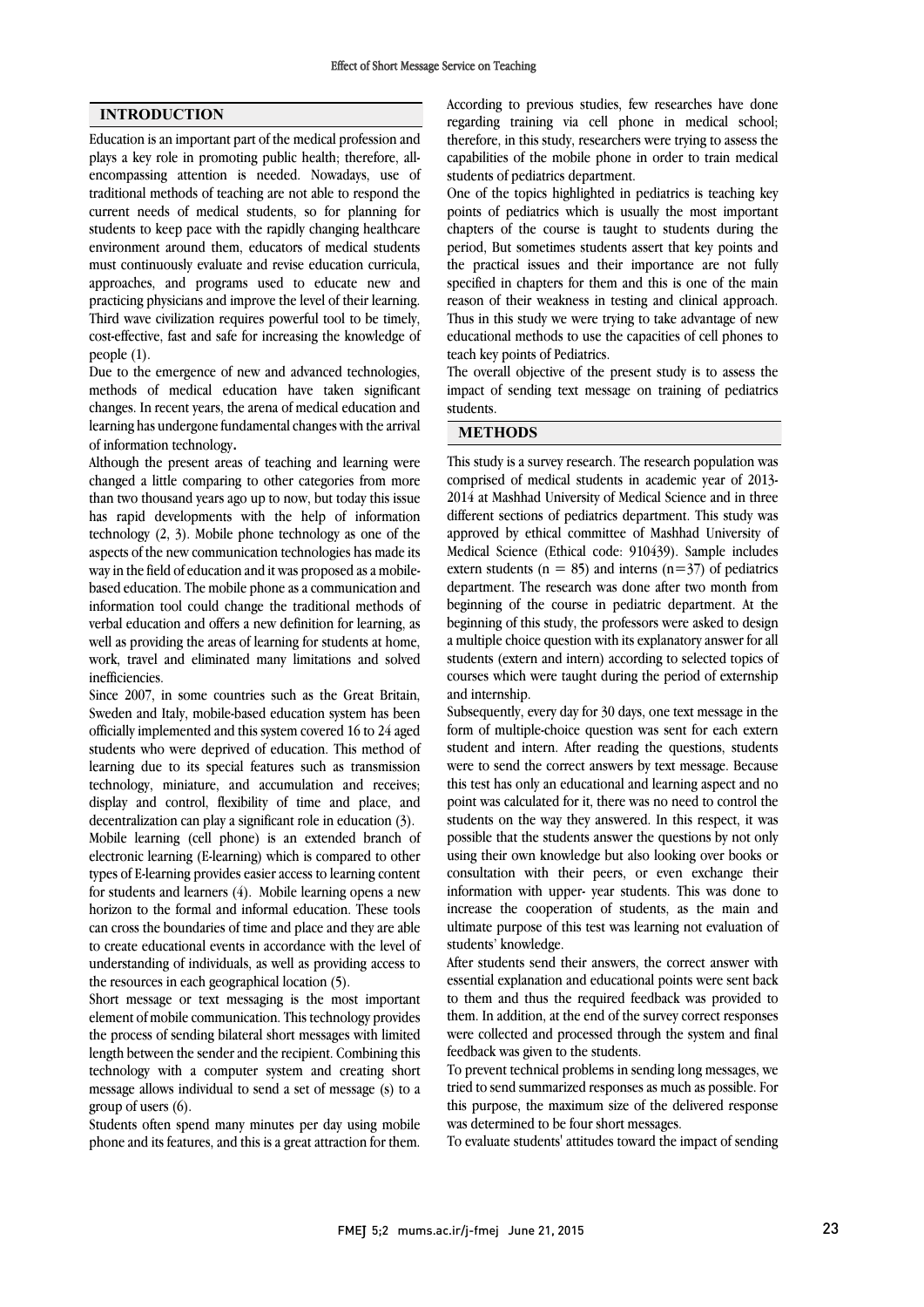short message on their learning and also the usefulness of this method, a researcher-designed questionnaire was used at the end of the course. In order to assess the validity of was assessed with Cronbach alpha coefficient of 0.80. Score weight of questions was based on the Likert scale in the range of five scales (totally inappropriate, poor, average, good and very good). So the score of 1 indicates the minimum of interest and the score of *f* determines the maximum of interest and the cut-off score number was 3. As the assessment of participants' opinions was based on 5-degree scale of Likert and 3 questions were included in this survey, the sum of all degrees was equal to 15  $(5\times3)$  and after dividing by the number of degrees (5 degrees), the score of questionnaire, content validity was used and the reliability interest and the score of 5 determines the maximum of 3 was determined as the cutoff point.

 Data were analyzed using SPSS16. Data analysis was performed in two levels of descriptive statistics (mean and standard deviation (SD)) and inferential statistics (One-Sample and independent t-test) and the level of significance j of 0.5 was considered.

## **RESULTS**

 Of the 122 questionnaires distributed, 105 questionnaires to 0.86). The mean and standard deviation scores of students and interns ' attitudes toward sending short message are were completed and collected (the rate of return was equal shown in tables 1 and 2.

l

 In order to compare views of extern students and interns point of 3, one-sample t-test was used. Tables 1 and 2 show that in all variables, there was no significant difference between the means and the intended cut of point and medical students of pediatrics department believe that this regarding the plan of sending text message with the cut-off project is in good condition.

As table 1 and 2 show, the value of  $t=0.089$  at the level of  $\alpha$ =0.5 is not significant, so it can be deduced that there is no significant difference between the attitude of extern students and interns towards the project of sending text message.

### DISCUSSION

 Nowadays the traditional methods of teaching and learning new nost their encenveness with emerging technology and<br>new methods. Therefore, to keep pace with the changing environment around us, we have to look for new ways and methods of knowledge transfer and learning. New educational technologies (such as web and mobile phone) learners and overcome the limitations of time and space. If the technology become richer, teaching and learning occurs more easily and in a shorter time. This creates a situation where learning occurs faster, easier, better and more have lost their effectiveness with emerging technology and can provide large volumes of information and knowledge to sustainable.

1 l

 Effective integration of technology is achieved when students are able to select technology tools to help them obtaining timely information, analyze and synthesize the information, and present it professionally.

to help the learning process can be very effective. While students enjoy technology freely, educators can focus on the learning process. Mobile technology can be used to increase the access to authentic and valid educational materials in The use of cell phones as a mobile technology tool in order every time and place (7).

As the findings of the research showed, medical students believed that the project of sending short messages was an efficient way of improving educational system and they also noted the positive impact of this plan on their learning. they were agreed to continue this project. The findings of this study are consistent with the results of similar studies. In other studies the positive effects of mobile phone technology Therefore, due to the efficiency and usefulness of this plan in learning has been shown (8-9).

 learning can make a positive and useful difference in the outcome performance and can increase the knowledge of Mcconatha, et al. showed in their study that the use of mobile students (10).

 The results of Cato study showed that mobile learning; develop literacy and numerical skills (11). Sarani and Ayati in

I

Table 1. Results of the one-sample t-test on students' attitudes toward the project of short message sending

ֺ֝

| Variable                                              | The mean and<br>standard deviation |       | Sig  |
|-------------------------------------------------------|------------------------------------|-------|------|
| Educational performance                               | $4.40\pm0.69$                      | 17.38 | 0.00 |
| Impact on extern students learning                    | $4.30\pm0.77$                      | 14.68 | 0.00 |
| Attitude towards the project of sending short message | $4.62 \pm 0.56$                    | 29.97 | 0.00 |
|                                                       |                                    |       |      |

| Table 2. Results of the one-sample t-test on the attitude of interns toward short message system |                                    |       |      |  |
|--------------------------------------------------------------------------------------------------|------------------------------------|-------|------|--|
| Variable                                                                                         | The mean and<br>standard deviation |       | Sig  |  |
| Educational performance                                                                          | $4.53 \pm 0.62$                    | 13.35 | 0.00 |  |
| Impact on interns learning                                                                       | $4.26 \pm 0.78$                    | 8.83  | 0.00 |  |
| Attitude towards the project of sending short message                                            | $4.56\pm0.56$                      | 15.9  | 0.00 |  |